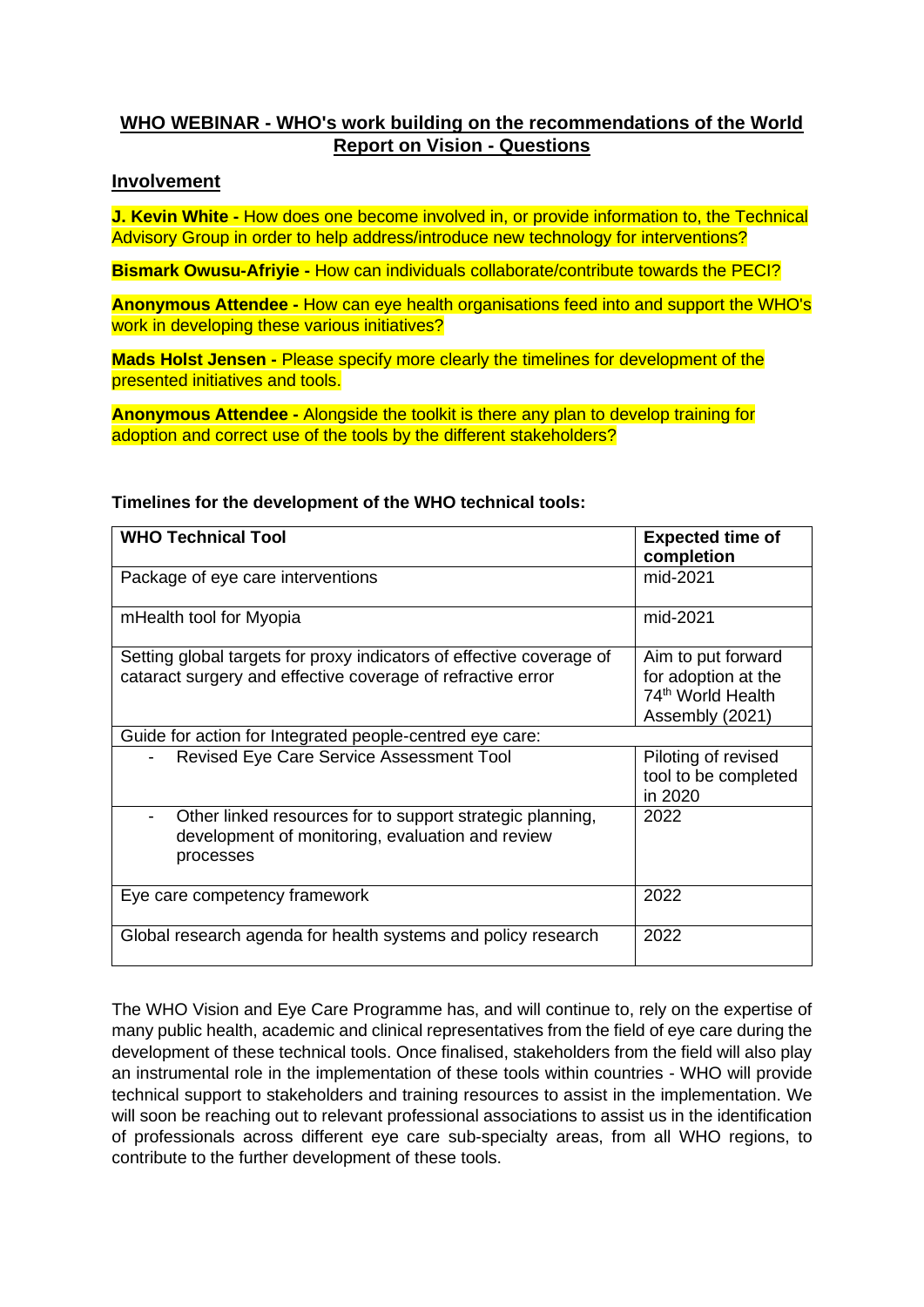## **Integration**

**Patson Tembo -** Integration of the services may be easy, taking care of own eye health by the community may be there, but the running of the services with these competing needs may be a challenge. How do we go around this?

**Anonymous Attendee -** We need to recognise that Eye care requires a highly trained specialist. What does integration mean to deliver this highly specialist service e.g vitreoretinal surgery

**Francis Kalusa -** Looking at the different levels of eye health development among countries, is there any consideration of having probably two to three integration package models that will respond to the country's levels on the WHO health building blocks

**Bhushan Punani -** In poor countries, still we have to follow camp approach to screen people needing eye surgeries and then bringing them to Eye Hospital for surgeries. Thus higher cost allocation needs to be made.

**Anonymous Attendee -** In areas/ countries where the general health systems are quite poor, what would be the possible path for adding on/ integrating eye care on these?

In the context of the Package of Eye Care Interventions, eye care and public health experts from low and middle income settings will be involved in all stages of development, including during the process of defining the workforce competencies and resource requirements for the delivery of interventions. This is important given the primary audience for the Package will be Ministries of Health in low and middle income settings.

To cater for countries with health systems of varying levels of maturity, the final selected interventions to be included with in the package will undergo a process of prioritization in order to develop recommendations for a 'essential' package of interventions to assist countries when making choices of which interventions to prioritize in their service packages.

The World report on vision acknowledges that a shortage of trained human resources poses a significant challenge to increasing the availability of eye care services. The report recommends that the field moves towards a competency-based care approach and that other innovative workforce approaches, such as task shifting, are needed to address inefficiencies in the eye care service delivery. Although not mentioned in the webinar, WHO will soon commence work on the development of a competency-based framework. The framework will compile the knowledge, skills and behaviours required to deliver the scope of eye care interventions i.e. that is discipline- and setting-neutral.

#### **COVID-19**

**Glenda Mulenga -** What strategies are being looked at to attain a balance between providing sustainable eye care services while at the same time ensuring we provide services to the most high risk groups? and in light of the fact that even those that could pay for certain services before might not now given the effects on covid-19 on families?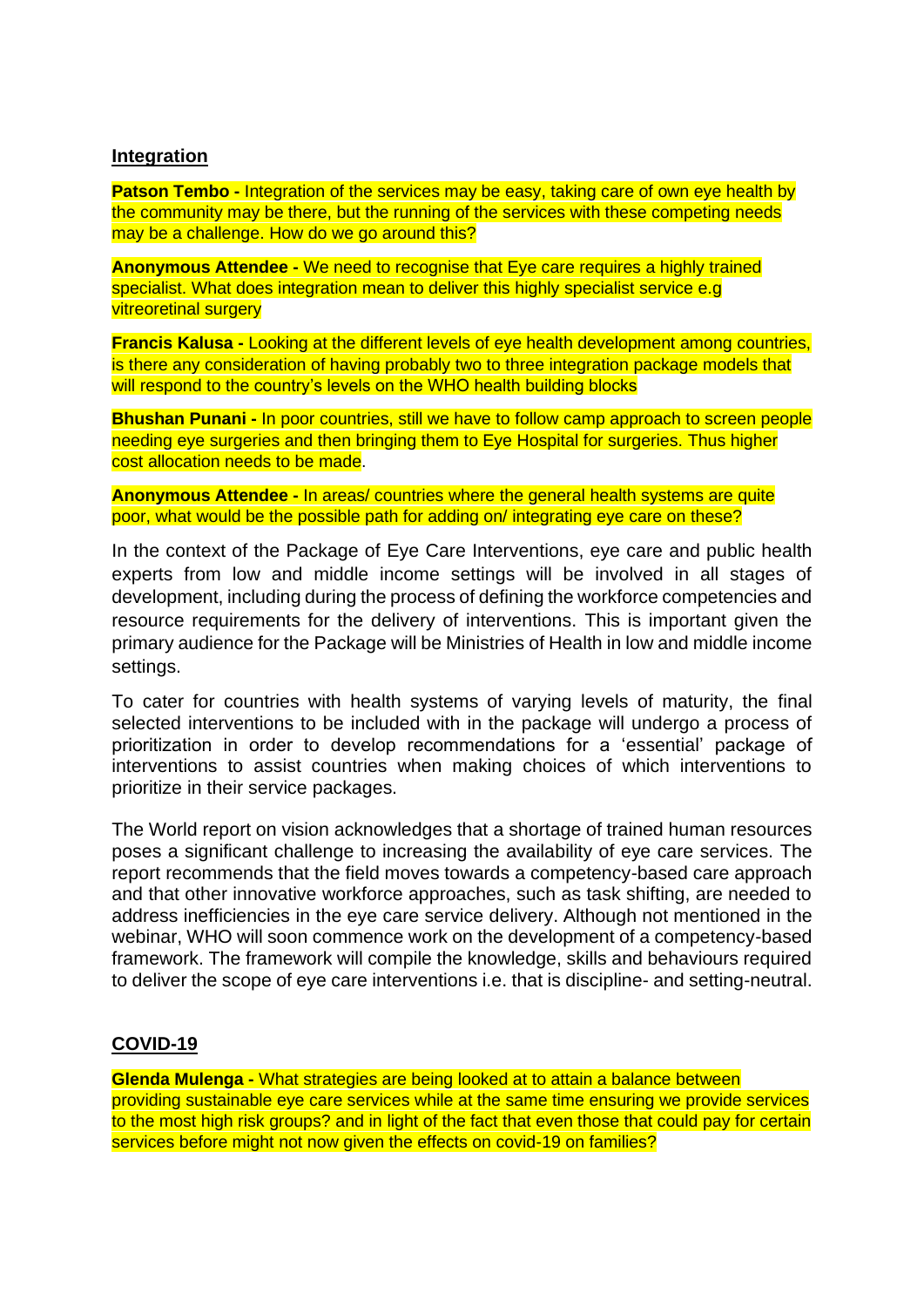**Lorraine Misquith -** Given major disruptions to health services globally, particularly in LICs and LMICs because of COVID 19 do the interventions planned under the strategy address the impact of COVID-19?

The most significant recommendation of the World Report on Vision is to ensure that eye care is integrated within the health sector service delivery system and its strategic plans. This recommendation will be particularly relevant when implementing eye care programmes after the COVID-19 pandemic in order to ensure their sustainability and provide continuity of care for patients.

The new economic circumstances that are ahead of us as we emerge from COVID-19 pandemic will be at the forefront of WHO's mind as we progress through the development of these tools. One particular action that we will take in this context is to ensure that emerging and reliable evidence on new or innovative approaches that have been adopted during the pandemic, and their impact on clinical care and people's lives, are considered.

## **Specific Conditions**

**Bhushan Punani -** There is alarming increase in cases of diabetic retinopathy. There is great need for creating public awareness in this regard and to create facilities for intervention

**Patson Tembo** - Myopia is really an area of concern and the fact that it affects community with long life years. I wish the same may be addressed as vehemantly as we have done for catact for adults in the past.

From a WHO perspective, uncorrected refractive error will be a key focus of our technical work in the coming years. For example, interventions covering the continuum of care for myopia will be an integral part of the package of eye care interventions. In addition, we have recently commenced work on the development an mHealth, health promotion-based initiative aimed at enhancing countries' domestic services for the primary prevention (i.e. reducing the incidence) and secondary prevention (i.e. slowing progression to reduce the risk of high myopia) of myopia. In time, this tool will also be expanded to include targeted awareness raising messages on other areas of eye care, such as diabetic retinopathy.

**Uncorrected myopia is a leading cause of vision impairment and blindness among child and adult populations**

**Don Lyon -** Are binocular vision conditions being considered in the uncorrected refractive error package or is the package limited to myopia, hyperopia and astigmatism?

Yes, interventions for conditions such as strabismus and amblyopia are being considered for inclusion in the package of eye care interventions.

**Mads Holst Jensen** - Is DR one of the selected conditions in PECI?

Yes

## **Research**

**Aaron Goh -** From a research perspective, what are some challenges standing in the way of delivering high-quality research to tackle the issues raised by the World Report on Vision?